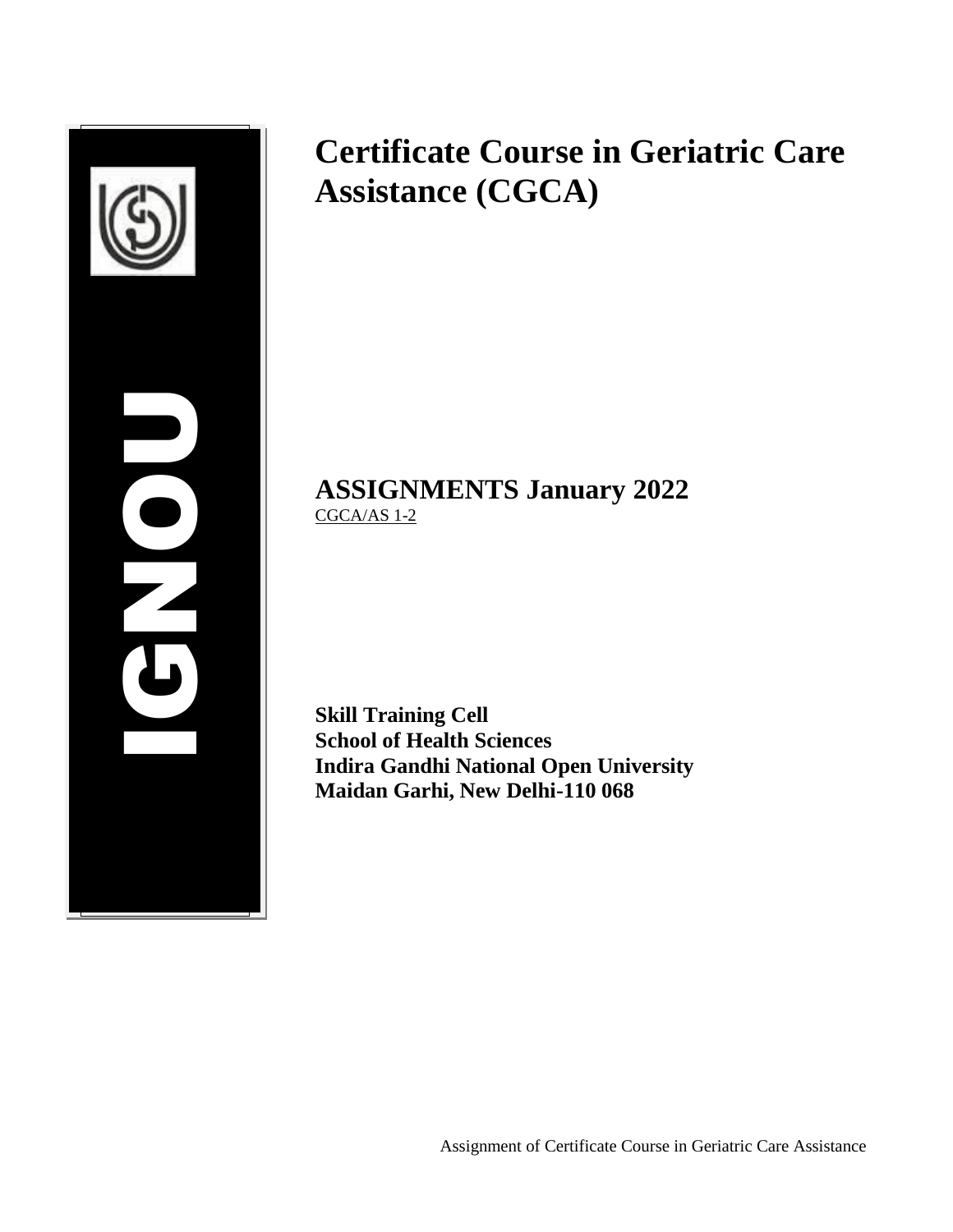#### **Dear Student**,

As explained in the Programme Guide, there are nine assignments in total and **all** these assignments are compulsory. Please note that the assignments carry a weightage of 30% marks towards the final evaluation in theory component and *submission of related assignments is a prerequisite* for appearing in theory term-end examination for respective papers. It is always better if you can submit all assignments as early as possible during your contact session.

| <b>Last Date of Submission*</b> | <b>Course Code</b>                        | <b>Blocks Involved Assignment Code</b> |
|---------------------------------|-------------------------------------------|----------------------------------------|
| $15^{th}$ May, 2022*            | $BHT-006/TMA/2022$ 1 and 2                | BHT-006/TMA/2022/AS-1                  |
| $15^{th}$ May, 2022*            | $BHT-007/TMA/2022 \quad 1 \text{ and } 2$ | BHT-006/TMA/2022/AS-1                  |

#### **\*Last date of assignment submission will be decided by the University and display in the University website.**

Please take note of the following points before writing your assignments:

- Use only foolscap size paper for writing your responses. Only handwritten assignments will be accepted. Typed or printed copies of assignments will not be accepted.
- Tie the pages after numbering them carefully.
- Write the questions and question number with each answer.
- All the questions are compulsory.
- *Zero marks will be given if it is found that the answers were copied from other student*
- Every assignment will be evaluated out of a full mark of 100. Weightage is indicated in parenthesis against each question.

#### **Suggestions for writing an assignment:**

Read the assignments carefully. Go through the units on which the answers are based. Draw a rough outline of your answer. Make a logical order. Then write your answer neatly and submit. Give illustrations and tables wherever necessary. You may keep a photo copy of the answer sheets for future reference.

Answer each assignment in separate sheets. On the first page of the assignment response sheet, write the course code, course title, assignment code, name of your programme study centre and date of submission. Your Roll No., Name and Full address should be mentioned in the top right corner of the first page. The first page of your response sheet should look like the format given.

| Course Code        | Enrollment No.                                                                                                                                                                                                                               |  |
|--------------------|----------------------------------------------------------------------------------------------------------------------------------------------------------------------------------------------------------------------------------------------|--|
| Course Title       | Name<br><u> El antiga de la contenentación de la contenentación de la contenentación de la contenentación de la contenentación de la contenentación de la contenentación de la contenentación de la contenentación de la contenentación </u> |  |
| Assignment Code    |                                                                                                                                                                                                                                              |  |
|                    |                                                                                                                                                                                                                                              |  |
| Date of Submission |                                                                                                                                                                                                                                              |  |
|                    |                                                                                                                                                                                                                                              |  |

**Please submit the assignments to your Study Centre/Learning Support Centre or as per the instruction of the Regional Centre**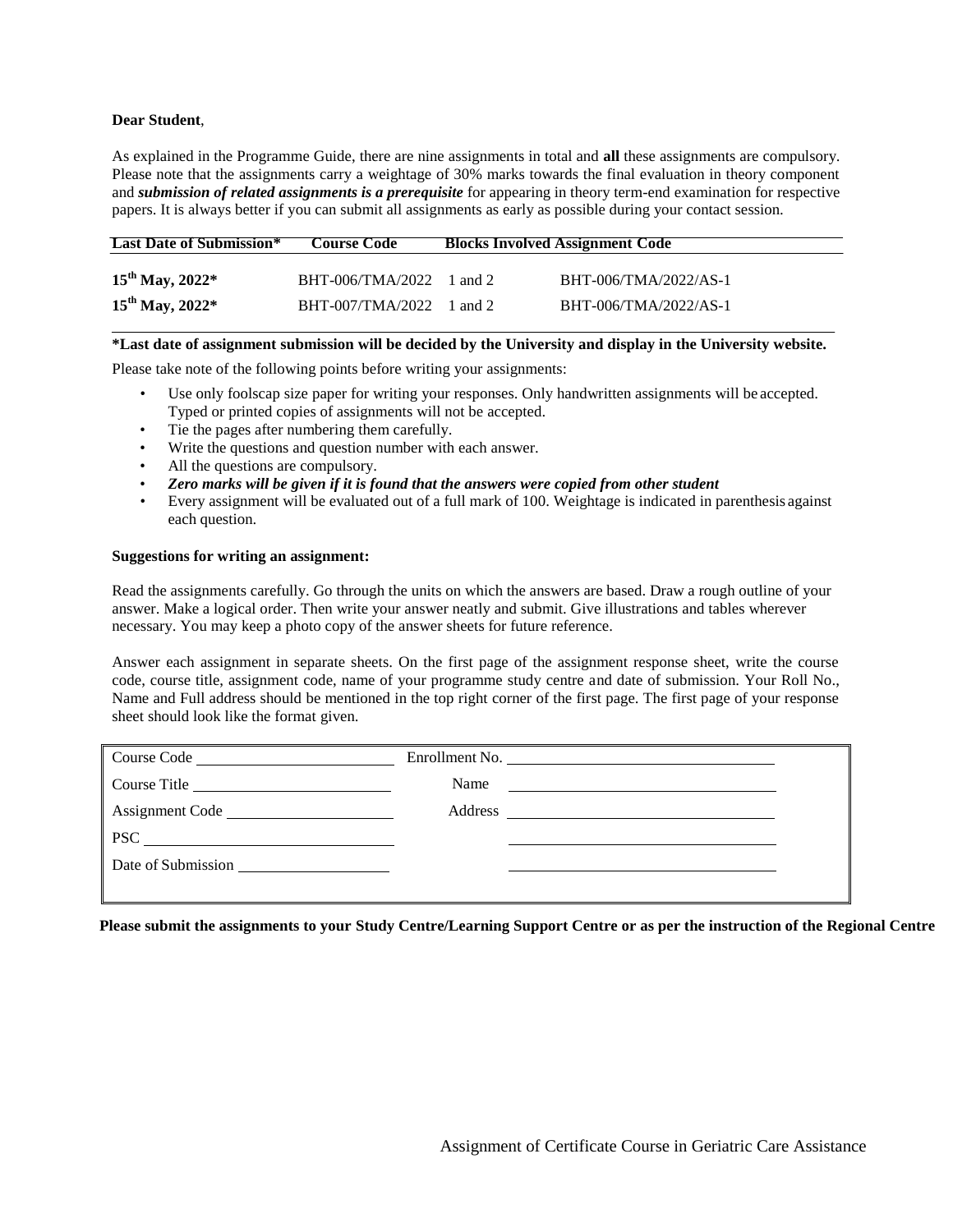## **Assignment -1 for Foundation for Geriatrics Care Assistance (Block 1, 2, 3 & 4) Programme Code: CGCA Course Code: BHT-006 Assignment Code: BHT-006/TMA/2022**

#### **Maximum Marks: 100 Last date of Submission:**

#### **This Assignment consists of Ten questions of 10 marks each.**

| $\mathbf{1}$   | a) Describe the personal qualities required for a Geriatrics Care Assistant.<br>b) Describe the Code of Conduct (Do's and Don'ts) for a Geriatrics Care<br>Assistant (GCA) | 10 |
|----------------|----------------------------------------------------------------------------------------------------------------------------------------------------------------------------|----|
| $\overline{2}$ | a) Briefly explain the health care delivery system in India.<br>b) Briefly describe the focus areas of Nation Policy for Senior Citizen, 2012                              | 10 |
| 3              | a) Describe the communication process.<br>b) What are the Basic Principles to be followed for effective communication?                                                     | 10 |
| $\overline{4}$ | a) Describe the common First AID situation and choking in elderly person.<br>b) Describe the musculo-skeletal and cardiovascular system of human body                      | 10 |
| 5              | a) Describe how prevention of falls in elderly can done by good housekeeping.<br>b) Describe pressure sore and how it can be prevented                                     | 10 |
| 6              | a) Describe the preparation of bed for elderly people.<br>b) Describe the care of unit after discharge of the elderly patient.                                             | 10 |
| $\overline{7}$ | a) Describe the steps in helping patient to use bedpan<br>b) Describe the steps in helping patient to use urinal                                                           | 10 |
| 8              | a) Describe about the hand hygiene while providing care to the elderly people.<br>b) Describe general precautions while feeding to the elderly people.                     | 10 |
| 9              | a) Describe dietary modifications plan in elderly patients in different disease conditions.<br>b) Describe the general procedures to elderly patients elimination needs.   | 10 |
| 10             | a) Describe how you will move elderly patients from bed to stretcher.<br>b) Discuss the steps of Sitz bath procedure                                                       | 10 |